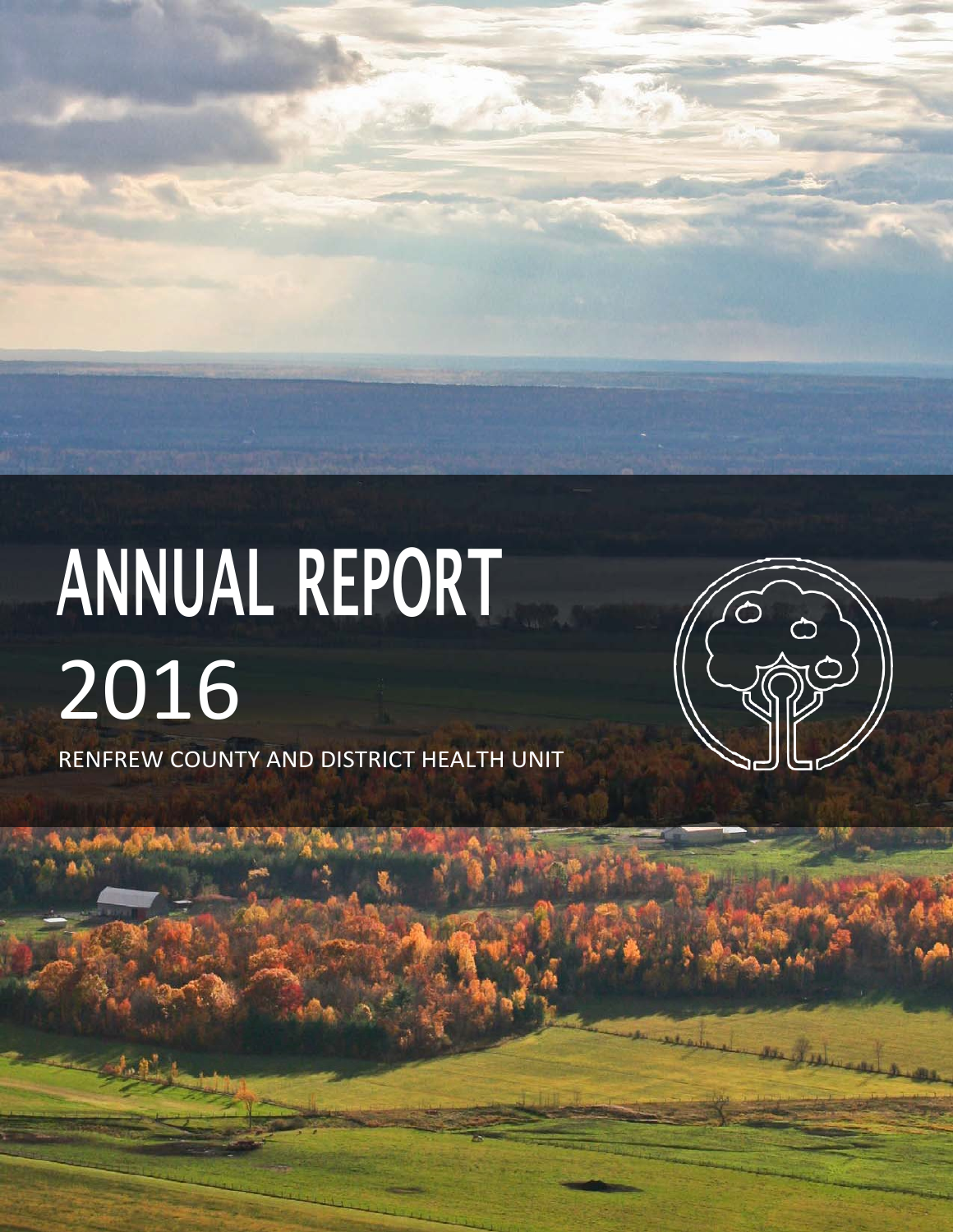## **A messagefromtheBoardChair, ActingMedical Officer of Health andActingCEO**

On behalf of the Renfrew County and District Health Unit board members and staff, we are very pleased to present the 2016 Annual Report. This report highlights the key programs and services delivered to our communitythispast year. Wehopeyouenjoythis report.

2016 was a year of growth, renewal and great progress on many fronts as the staff worked tirelessly to provide care to the community. In the fall we were awarded the "Baby Friendly" designation from the Breastfeeding Committee for Canada – an example of our ongoing efforts to create supportive environments through the dedication and commitment of the staff.

We initiated programs to address emerging health challenges including the issues of opioid overdose risk and distracted driving. Families were supported through our immunization, dental and family health programs. The range of protection services provided in 2016 included inspections of safe water systems, food premises and recreational camps, and monitoring for Lyme disease and West Nile virus - to name but a few. The highlights followin the report.

The programs and services delivered by the Renfrew County and District Health Unit were accomplished with a high level of performance. This is due, in part, to the dedication of Health Unit staff and in accordance with the provincial performance indicators, 2016.

We are taking this opportunity to thank Renfrew County and District board members and staff, our community and provincial partners. Together we continue to focus on delivering quality services to the residents of RenfrewCountyandDistrict.

Respectfully submitted,



Janice Visneskie-Moore BoardChair



Dr. Robert Cushman ActingMedicalOfficerofHealth



Heather G. Daly Acting CEO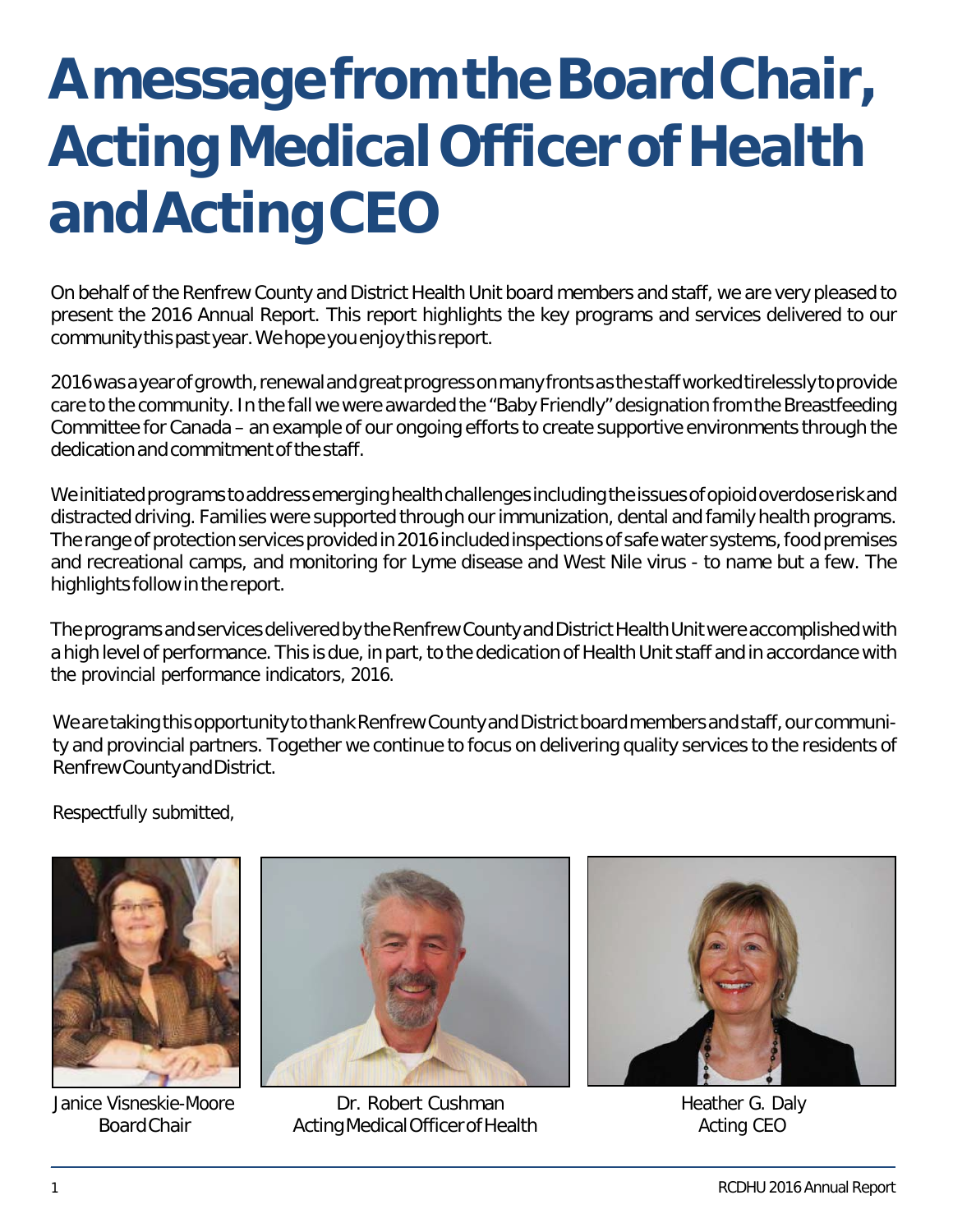

### **WhoWeAre**

RenfrewCountyandDistrictHealthUnitisoneof36publichealth units inOntario.

We provide public health programs and services to approximately 105,000 people in a 15,000 square kmcatchment area that includes 19 municipalities in eastern Ontario, Canada.

### **Community Health Profile Released**



The Health Unit regularly provides information on the health status of the local population to identify public health priorities and assist with planning and implementation of public health programs and services. The [Community](http://rcdhu.com/wp-content/uploads/2017/03/Report-Community-Health-Profile-2016.pdf) Health Profile released in March 2016 is an overview ofthe socio-economic and health status of residents served by Renfrew County and District Health Unit.

The report revealed the following about our residents:

- life expectancy is high
- over half ofthe population perceive their health as very good or excellent
- over two-thirds perceive their mental health as very good or excellent
- almost one-third perceive their lives as stressful

The high prevalence of chronic disease risk factors such as high alcohol intake, smoking and obesity is concerning. Mortality rates from the four major causes of death (cancers, circulatory diseases, respiratory diseases and injuries) are similar to Ontario, except that mortality from circulatory diseases is elevated.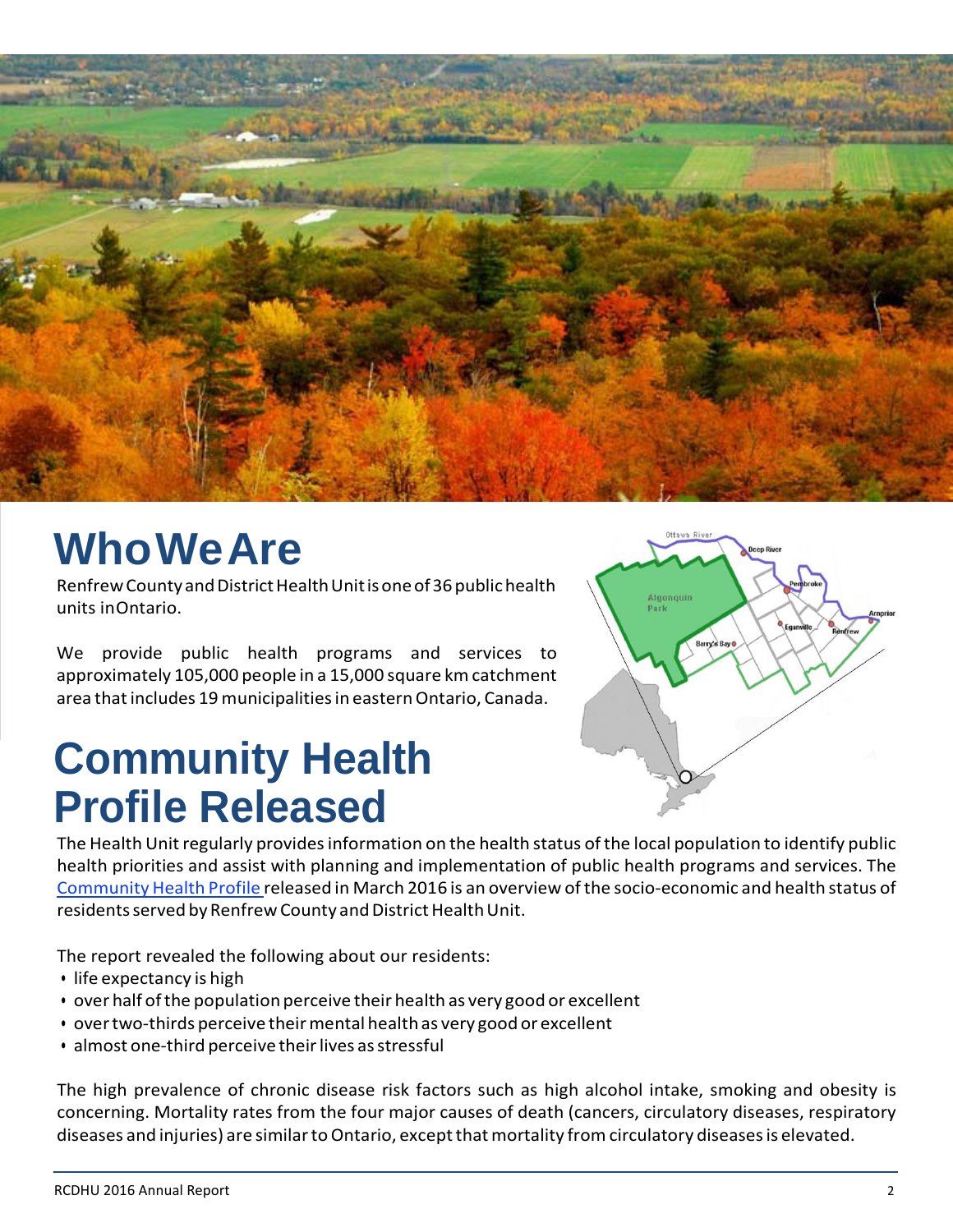### **Meeting Public Health Challenges**

### **HealthUnitaddressestheriskofopioid overdose**

In 2016, the presence of illicit (non-prescribed) fentanyl in many recreational drugs emerged as a serious public health issue. Since there is no control over the quality or purity of illicit fentanyl, it hasthe potential to cause overdose and death.

As important first steps to addressing this risk, the Health Unit began local awareness raising activities and prepared to distribute Naloxone kits as part of its [Harm Reduction Program.](https://rcdhu.com/healthy-living/needle-exchange-and-harm-reduction-supplies/)

Naloxone is a drug that can temporarily reverse the effects of an opioid overdose. This allows time for a person with a suspected overdose to be transported to a hospital to receive immediate life-saving medical treatment.

#### **Partners Against Distracted Driving promote "Leave the Phone Alone"**

Most people are aware that using hand-held devices while driving is dangerous – and illegal - in Ontario. But crashes caused by distracted drivers continue to be a serious problem.

Renfrew County Partners Against Distracted Driving redoubled its efforts to tackle this issue in 2016, with local support and a grant from the Ministry of Transportation's Road Safety Community Partnership Program.

The Leave the Phone Alone campaign consisted of "DriveWise" computer simulator presentations for grade 11 and 12 students, presentations and a family activity booklet for grade 4 and 5 students, the installation of 40 road signs, focused police patrols in December that resulted in 60 charges, and media coverage in local newspapers,radio and television.

The campaign also received contributions from community partners, private businesses, some municipalities and the County of Renfrew. Renfrew County Partners Against Distracted Driving is a partnership between the Health Unit, local Police Services and Police Services Boards.

31 residents of Renfrew County and District visited an emergency department, and 20 people were hospitalized for opioid-related harms.

Leave the [Phone](http://www.leavethephonealone.ca/en/take-the-pledge) Alone encourages people to take a pledge to leave the phone alone while driving.

Drivers who use hand-held devices are four times more likely to get into crashes serious enough to cause injury.

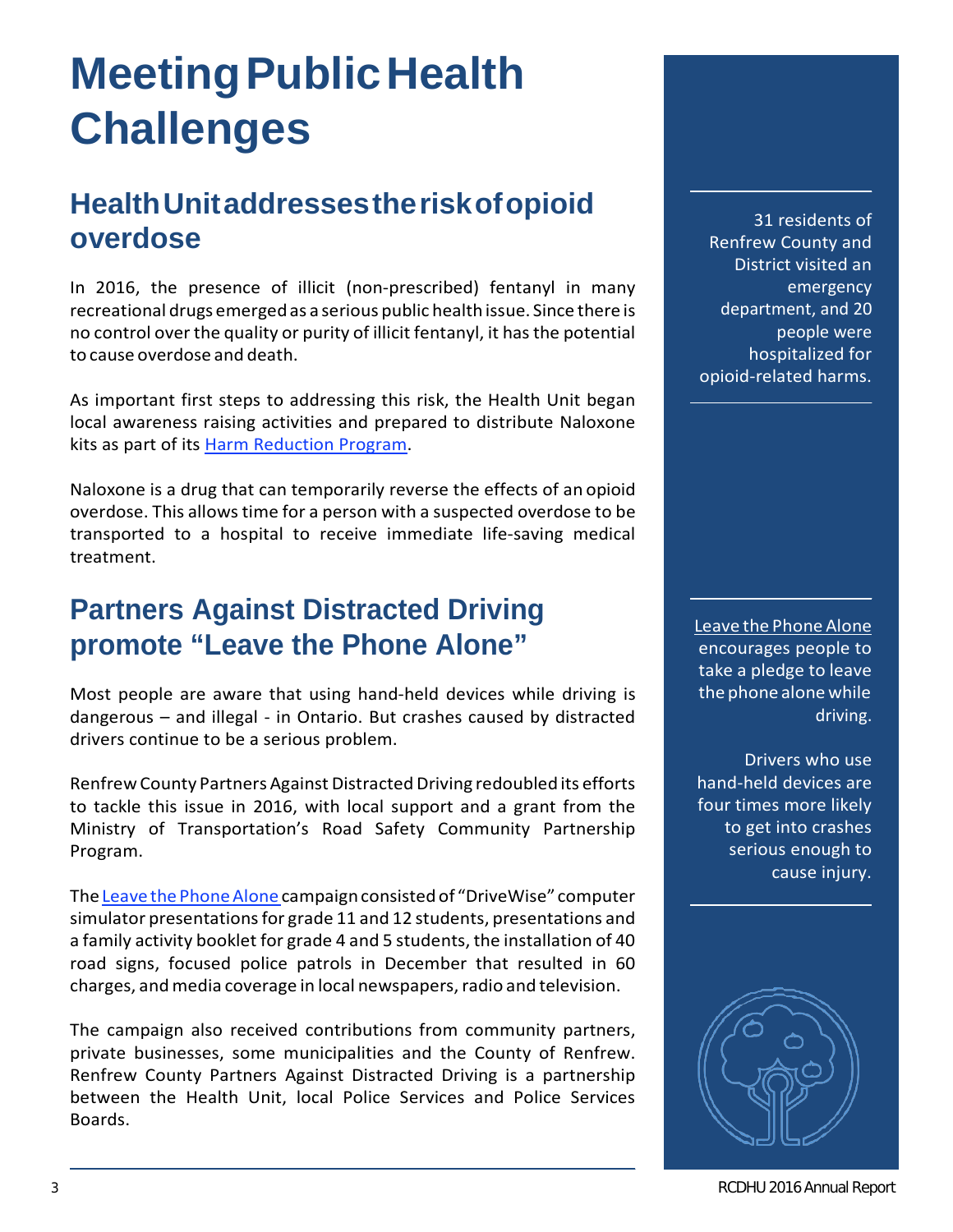### **Creating Supportive Environments**

Breastfeeding with no other liquids or solids (exclusive breastfeeding) is recommended for the first 6 months of life. The proportion of new mothers in Renfrew County and District exclusively breastfeeding at 2 monthsrose from32% in2015 to 49%in2016.

In 2016 there were 61 e-cigarette vendors in Renfrew County and District. One charge was issued to a vendor for selling to a person under age 19.

118 tobacco vendors were each checked twice for sales to persons under age 19. 94%of vendors were in compliance with the Smoke Free Ontario Act.

### **Is the Health Unit Baby Friendly?**

Assessors from the Breastfeeding Committee for Canada visited the Health Unit for three days in October to answer that question.

They interviewed staff in all program areas to assess how we support breastfeeding in our daily work. They looked at our policies, procedures, and teaching resources related to infant feeding. They visited with parents and expectant parents who were clients of the Health Unit to learn about their views and practices related to infant feeding.

As a conclusion to this research, the assessors determined that the Health Unit is indeed, Baby Friendly. This designation will last for five years, until a reassessmentin2021.

The **Baby Friendly [Initiative](http://www.bfiontario.ca/)** (BFI) is an international effort to improve the health of mothers and babies. BFI consists of ten [steps](http://breastfeedingcanada.ca/documents/Indicators%20-%20complete%20June%202017.pdf) for promoting and supporting breastfeeding, while assisting all families with feeding their children in a safe and nurturing way.

### **Smoke-Free Ontario Act amendment**

The Smoke-Free Ontario Act became law in 2006 and in 2016 it had some important amendments. Among the more significant changes were:

- Flavoured tobacco products (except menthol) were banned
- Smoking became illegal on the grounds of hospitals, psychiatric facilities and certain provincial buildings
- Retailers can no longer offer promotional items with the purchase of tobacco products
- It became illegal to sell or supply e-cigarettes or their components to anyone under 19 years of age. E-cigarette vendors are also required to post signs that state they must ask for ID from anyone who looks under the age of 25.

The Health Unit enforces the Smoke-Free Ontario Act in accordance with the Tobacco Compliance Protocol. For all enforcement measures in 2016, a total of 54 warnings and 8 charges were issued. In addition, 15 tobaccorelatedcomplaintswereinvestigated.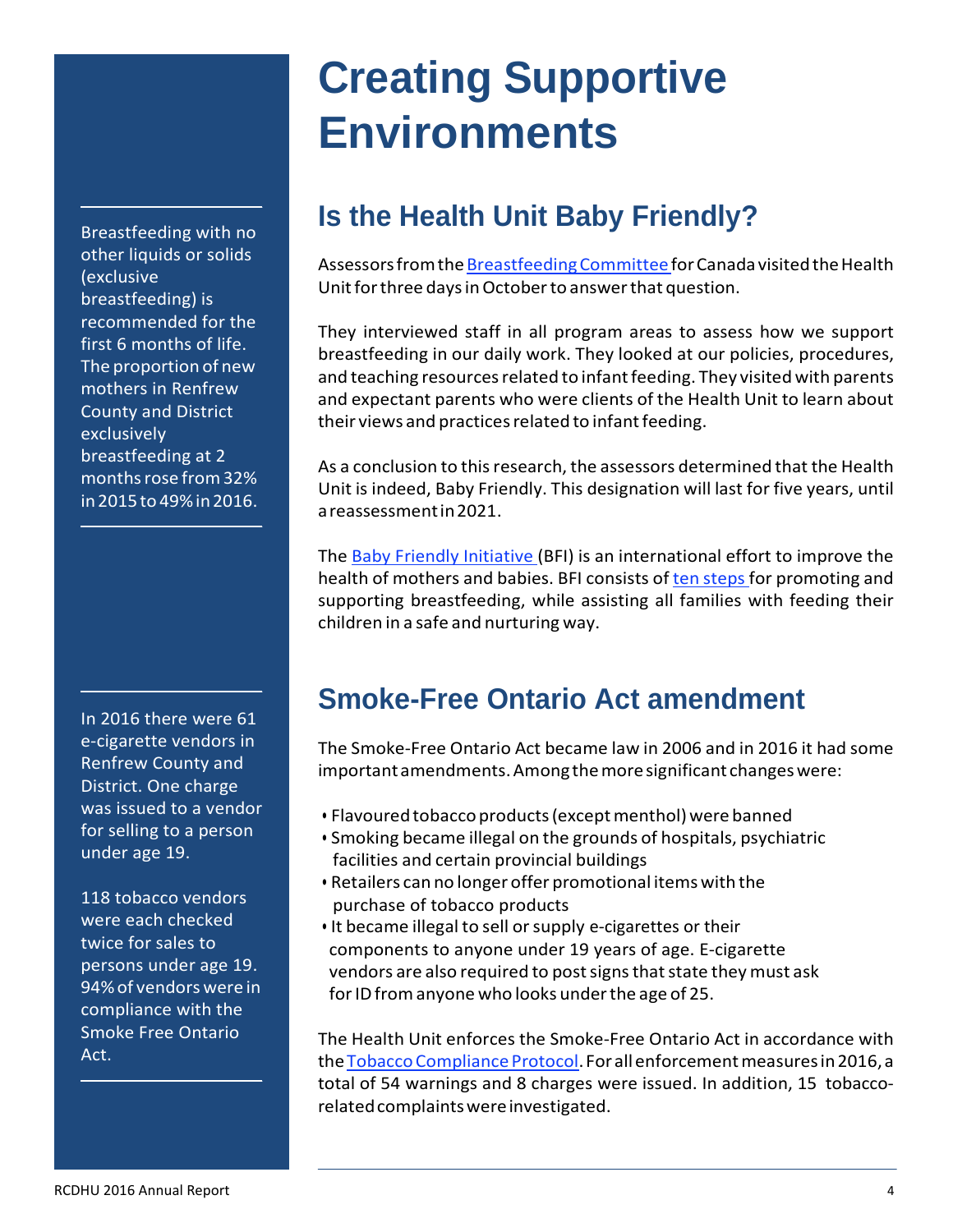## **Helping Families**

### **Students are protected againstinfectious diseases**

Ontario Health Units are responsible for enforcing the Immunization of School Pupils Act. This Act requires students attending primary and secondary schools to be immunized against nine [infectious](http://www.health.gov.on.ca/en/pro/programs/immunization/ispa.aspx) diseases. If the Health Unit does not have required immunization records or a valid exemption, students may be suspended from school.

Health Unit staff reviewed the immunization status of all students in Renfrew County and District in early spring, and sent notices to parents of students with incomplete immunization records. Health Unit staff were available to support parents during the immunization review process, and extra immunization clinics made it easierfor students to catch up on their immunizations.

Suspension orders were sent to school principals and parents in May for students who were still missing the required information. As a result of support from parents, principals, school boards and health care providers, the Health Unit received the required immunization records or valid exemptions for all students in Renfrew County and District.

### **Helping children access dental care**

OnJanuary1,2016,sixpubliclyfundeddental programs wereintegrated into the Healthy Smiles Ontario Program. Children and youth age 17 and under are now automatically enrolled in Healthy Smiles Ontario if their family receives: Ontario Works, Temporary Care Assistance, Assistance for Children with Severe Disabilities or the Ontario Disability Support Program.

Healthy Smiles Ontario is also available to children and youth who are identified with an urgent dental condition that meets the eligibility requirements OR living in a family that meets the income eligibility requirements.

The Health Unit's Dental Screening Program helps children who meet the eligibility requirements for Healthy Smiles Ontario to access dental care. Dental Hygienists from the Health Unit visit all elementary schools in Renfrew County and District each year to check students for dental care needs. The Hygienists follow up with parents and guardians of children withidentifiedneeds.

1,006 suspension orderswereissuedby theActingMedical OfficerofHealthinMay 2016. By working cooperativelywith parents and principals, we achieved full compliance with the Immunization of School Pupils Act.

During the 2015/2016 School Year, 3088 children in kindergarten and grade two had an oral health assessment at school by a Dental Hygienistfromthe HealthUnit.

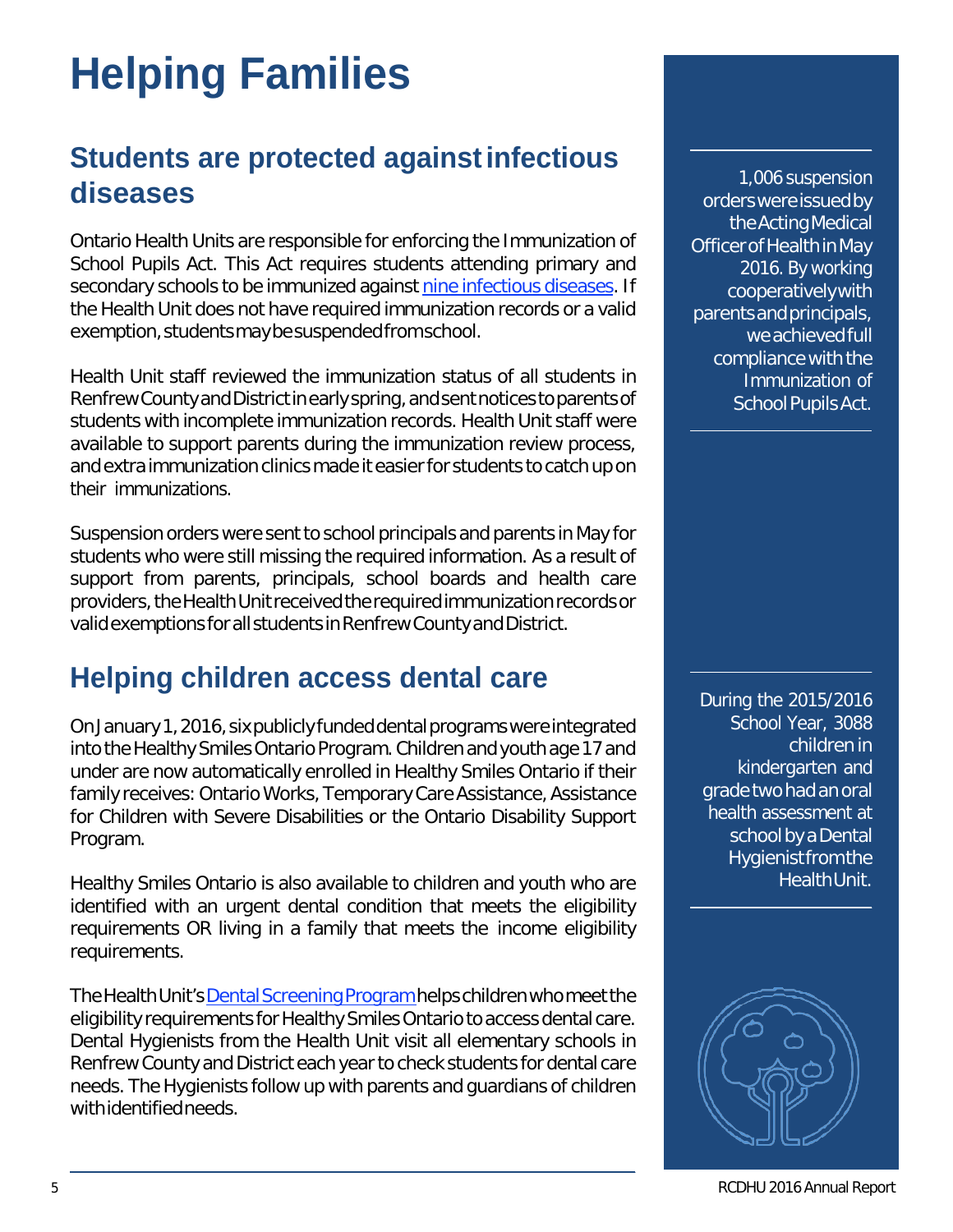The goal of Amplify! is to empower youth to create positive changes in their home communities. In turn, community members will listen to youth and consider their concernswhenmaking decisions.

### **Helping The Community**

### **Renfrew County Youth Network**

The Renfrew County Youth Network held the 4th Amplify! youth summit in October2016.Itattracted110youthingrades10and11,and35adultallies from across Renfrew County.

After the summit, the Network supported participants with getting connected in their communities and addressing topics they had identified as important at the summit.

The youth developed 6 excellent [Amplify Action Projects,](http://rcdhu.com/wp-content/uploads/2017/07/Amplify-2016-Action-Project-Summary_Final.pdf) which the Network committed to supporting. The projects address mental health, relationship building, self-confidence, leadership development, and safety and belonging, and will take place in 2017.

The Health Unit co-chair brings youth engagement expertise and leadership to the Renfrew County Youth Network. The Network's mission is to develop a Renfrew County Youth Strategy to support all young people tobecomehealthy andresilient.

### **Healthy Kids Community Challenge promotes physical activity andwater**

The Healthy Kids Community Challenge completed its first theme: Run, Jump,Playandlaunched a secondtheme:WaterDoesWondersin2016. The highlights of Run, Jump, Play were the creation of Physical Activity Equipment Lending Hubs and Outdoor Natural Play Spaces in all Renfrew County municipalities.

TheWaterDoesWondersthemekickedoffwithanopportunityforschools, municipalities and community organizations to apply for a water bottle filling station. 27 new filling stations were installed as a result. All elementaryschoolstudentsreceived a stainlesssteelwaterbottletouseat the stations, and to remind them to drink water.

Elementary schools were encouraged to send a teacher to Sip Smart!™ Ontario Training, which was led by the Health Unit. Sip Smart!™ Ontario is a licensed classroom educational program that helps teach children in grades 3 to 7 about sugary drinks and about making healthy drink choices.

The Health Unit co-chairs the Healthy Kids Community Challenge in partnershipwiththeCountyofRenfrew.

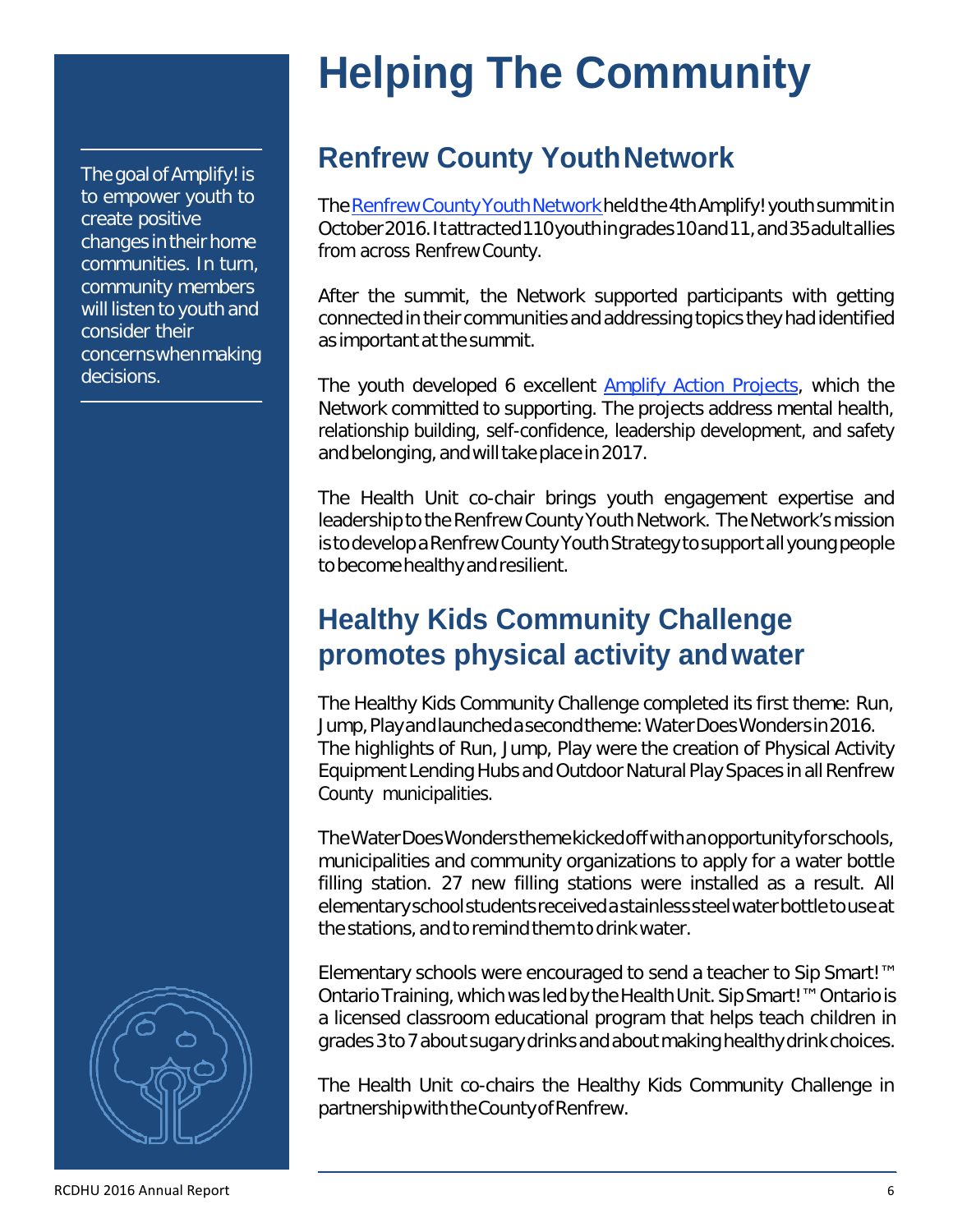### **Protecting Renfrew County and District**

### **Public Health Inspectors work with operators of small drinking watersystems toensurewaterissafe**

Renfrew County and District Health Unit is required to assess and monitor all small drinking water systems within our jurisdiction for compliance with provincial regulations. Small drinking water systems are those located at motels, trailer parks, campgrounds, resorts, places of worship, community halls, and restaurants etc. that provide water to the public and that do not have accessto a municipal drinking water system.

Each system is assessed with regard to the type of water supply (ground or surface water), safety of the supply, distribution, bacteriological test results, and treatment requirements in order to establish a risk rating.

System operators are then provided with a directive that outlines how the system must be maintained in order to ensure a continuous supply of safe water.

An important feature of compliance is regular bacteriological testing by the system operators. Health inspectors monitor these test results and are notified immediately of any adverse conditions. All systems are reassessed on a regular schedule and when there are any upgrades or changesto the system.

#### **Public Health Inspectors ensure recreational camps meet standards**

There are about 35 recreational children's camps operating in Renfrew County and District. These camps are inspected every year by the Health Unit.

Public Health Inspectors enforce provincial regulations to ensure the camps meet minimum standards for accommodation, first aid treatment, protection from fires, safe water supply, safe food preparation, general cleaning and garbage disposal, waterfront safety and other requirements. Beach water is also sampled for bacterial contamination if the camp makes a beach available for campers.

In 2016 the Health Unit worked with operators of about 400 small drinking water systems.



Recreational camps requiringinspection are thosecamps used mainly forrecreational activities that haveovernight accommodationsfor tenormore people for periods of at least five days.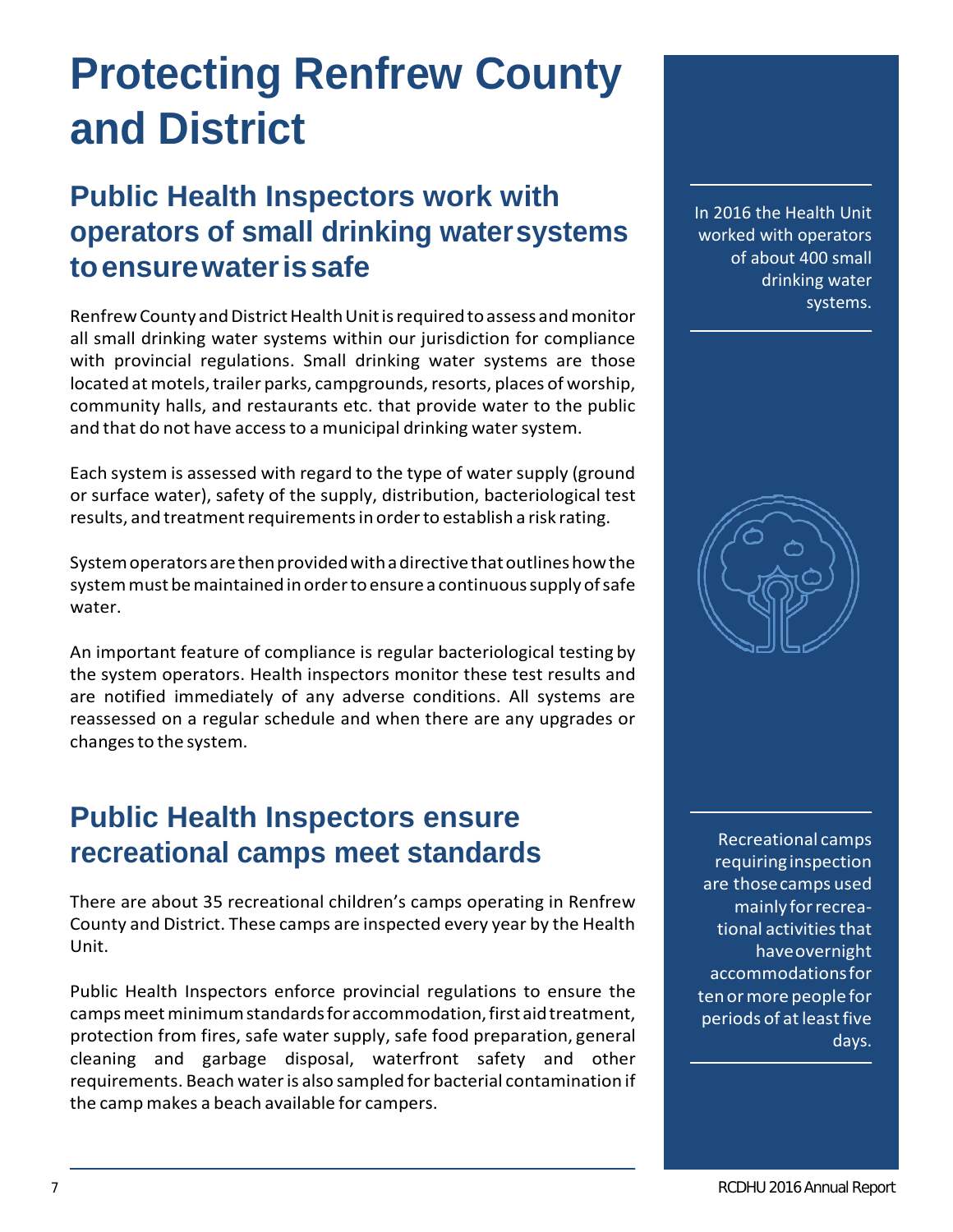The Health Unit investigated 274 animal bite reports from local health care providers. 23 people were provided with anti-rabies vaccine after being exposed to high-risk animals. 19 animals were tested for rabies. There were no positive reports of rabies in Renfrew County and District.

In 2016, 41 ticks were either submitted to or collected by the Health Unit and sent for testing. 29 were identified as black-legged ticks, with only 2 testing positive for Lyme disease.



### **Protecting Renfrew County and District**

### **HealthUnitinvestigatesanimalbitesinan effort to prevent rabies**

The Health Unit implements a rabies control program to help prevent rabies in humans. This is done by managing animal bite cases that are reported to the Health Unit.

Public Health Inspectors assist with the quarantine of animals that have bitten a person, the testing of animals for rabies and the provision of anti-rabies vaccine for patients that have been exposed to higher risk animals.

### **HealthUnitmonitorsforthepresenceof West Nile Virus and Lyme disease**

In 2016 the Health Unit set up mosquito traps on a rotational basis at sites across Renfrew County and District to monitor for the presence of West Nile Virus. Trapped mosquitos were packaged and sent to a lab for analysis.

Since this program began in 2003, no mosquitos trapped in Renfrew County and District have tested positive for West Nile Virus. However, we still recommend that residents protect themselves from mosquito bites.

As part of our Lyme disease monitoring program, the Health Unit accepts ticks that have been attached to humans so the species can be identified and tested forthe presence of Lyme disease.

In 2016 the Health Unit began looking for black legged ticks, the species that carries Lyme disease, at sites across Renfrew County and District. Black legged ticks were found atthe Arnpriorsite in both spring and fall. As a result, Arnprior is now classified as a risk [area](http://rcdhu.com/wp-content/uploads/2017/08/Lyme_disease_risk_areas_map.pdf) for Lyme disease.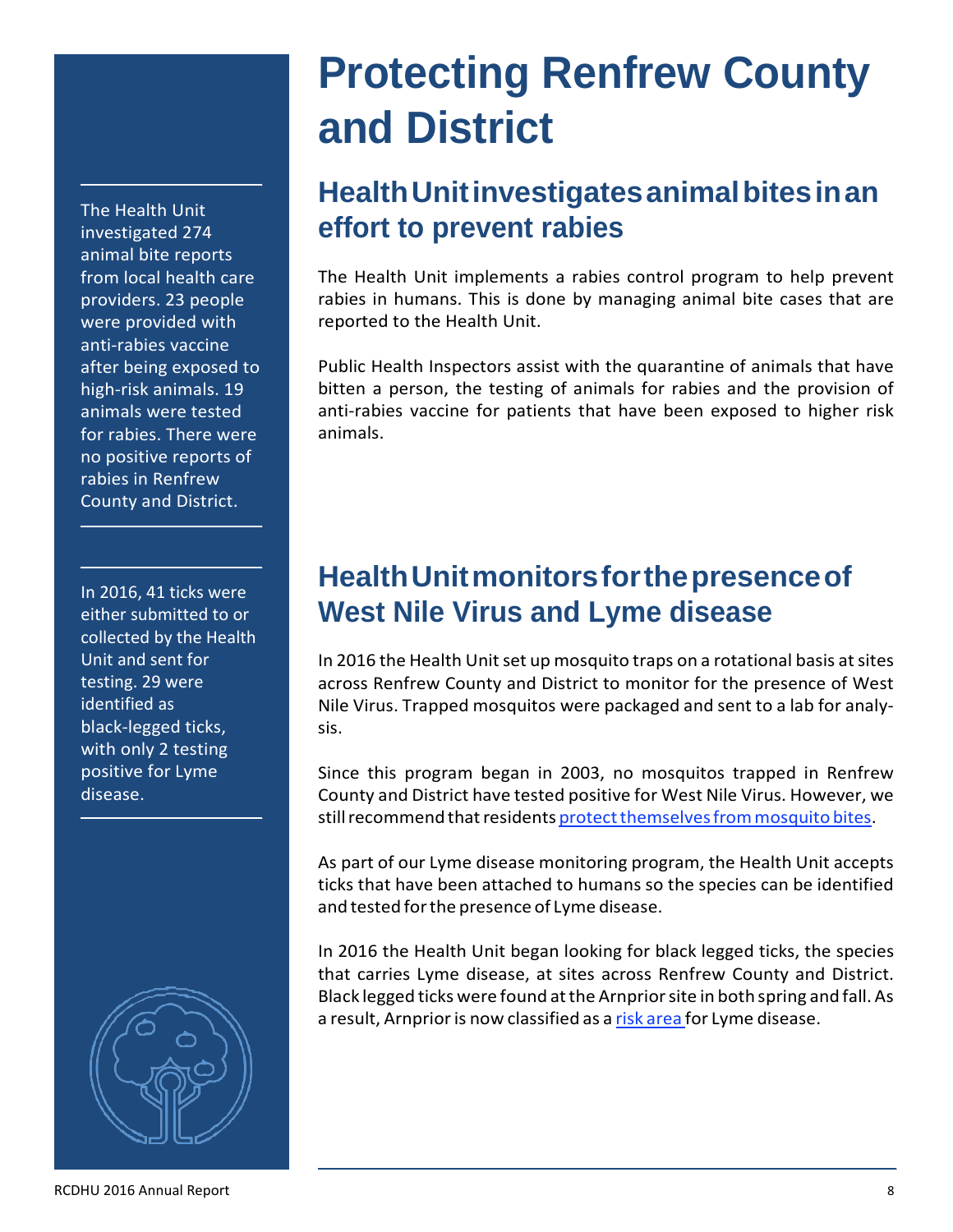### **Protecting Renfrew County and District**

### **Communicable Disease Guidelines for Schools and Child Care Facilities**

The Health Unit receives ongoing requests for information about identifying and dealing with communicable diseases in schools and childcare facilities. In response, we released [Communicable Disease](http://rcdhu.com/wp-content/uploads/2017/03/Child-Care-Schools-Communicable-Disease-Guidelines.pdf) [Guidelines for Schools and Child Care Facilities i](http://rcdhu.com/wp-content/uploads/2017/03/Child-Care-Schools-Communicable-Disease-Guidelines.pdf)n June 2016.

TheGuidelines are a concise information source about 37 communicable diseases commonly experienced by children. Information for each disease includes what it is, how it spreads, the incubation period, the period of communicability, and how to prevent transmission to others.

Also available as [Prévention](http://rcdhu.com/wp-content/uploads/2017/03/Child-Care-Schools-Communicable-Disease-Guidelines-FRENCH.pdf) et contrôle des infections en milieu scolaire et services de garde Guide [d'Interventions.](http://rcdhu.com/wp-content/uploads/2017/03/Child-Care-Schools-Communicable-Disease-Guidelines-FRENCH.pdf)

#### **Reported chlamydia infections continue torise**

InOntario, over 70 communicable diseases must be reported to the local Medical Officer of Health. The most common reportable diseases is chlamydia. Chlamydia is a sexually transmitted infection caused by a bacterium. In 2016, there were 323 confirmed cases of chlamydia in Renfrew County and District-the highest number ever reported here.

Chlamydia rates in Renfrew County and District were comparable to Ontario, with 304 cases per 100,000 people here and 298 cases per 100,000 in Ontario. Chlamydia rates have risen in recent years, both in Ontario and Renfrew County and District.

Based on the Health Unit's follow-up with people infected with chlamydia in 2016, common behaviours that increase the chance of getting chlamydia are: not using a condom, more than one sexual contact in the past 6 months, and new sexual contact in the past 2 months.

The Health unit offers free condoms through [Sexual Health Clinics a](https://rcdhu.com/clinics-classes/sexual-health-clinics/)nd high school [Student Health Centres.](https://rcdhu.com/clinics-classes/student-health-centres/)

In 2016, 63% of confirmed chlamydia cases in Renfrew County and District were females. In females, chlamydia was morecommon in the  $20 - 24$  and  $15 - 19$ agegroups.Males infectedwith chlamydiaweremost likely to be in the 20 – 24 and 25 – 29 age groups.